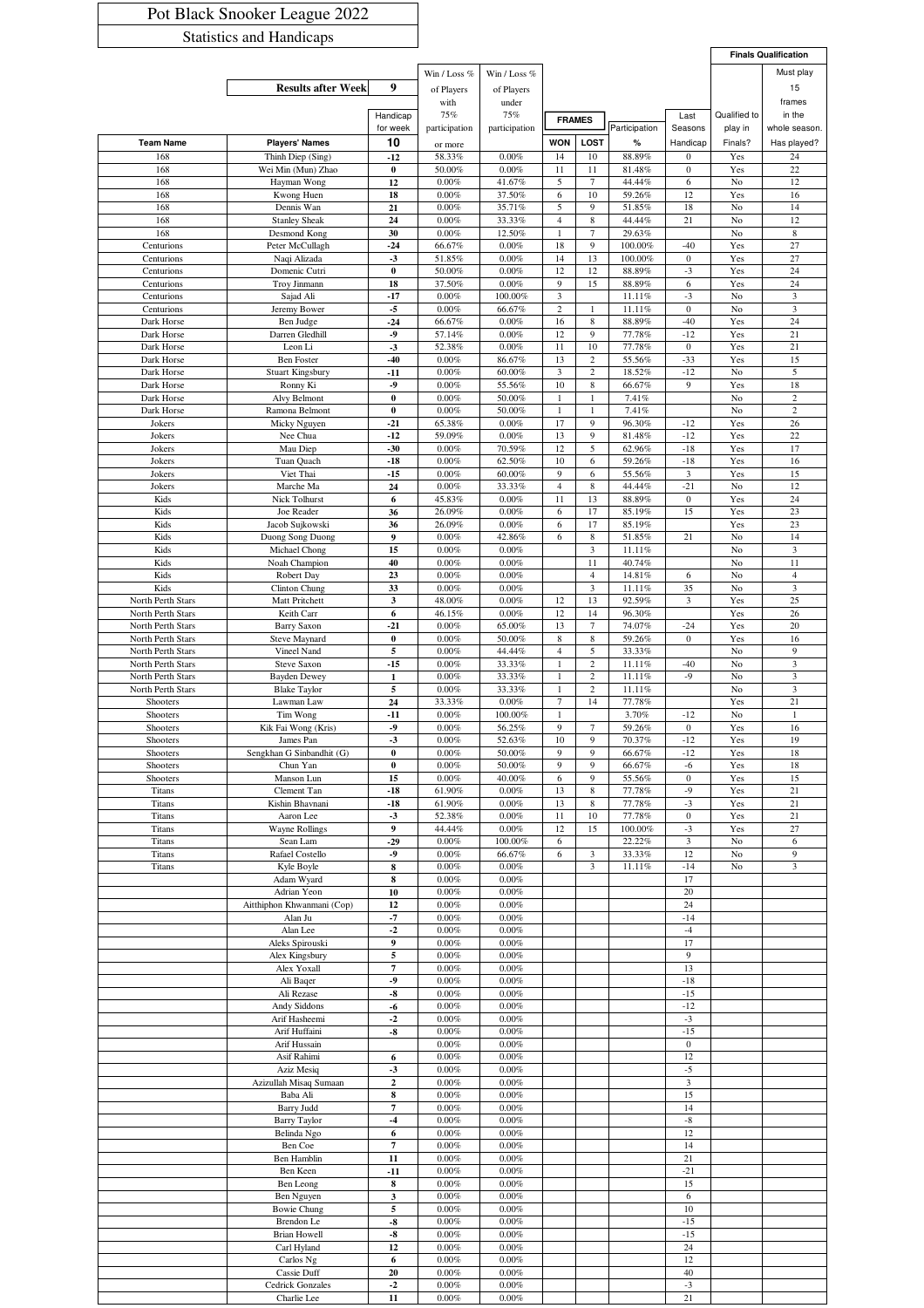|                  |                                           |                              |                      |                      |               |             |               |                          |              | <b>Finals Qualification</b> |
|------------------|-------------------------------------------|------------------------------|----------------------|----------------------|---------------|-------------|---------------|--------------------------|--------------|-----------------------------|
|                  |                                           |                              | Win / Loss %         | Win / Loss %         |               |             |               |                          |              | Must play                   |
|                  | <b>Results after Week</b>                 | 9                            | of Players           | of Players           |               |             |               |                          |              | 15                          |
|                  |                                           |                              | with                 | under                |               |             |               |                          |              | frames                      |
|                  |                                           | Handicap                     | 75%                  | 75%                  | <b>FRAMES</b> |             |               | Last                     | Qualified to | in the                      |
|                  |                                           | for week                     | participation        | participation        |               |             | Participation | Seasons                  | play in      | whole season.               |
| <b>Team Name</b> | <b>Players' Names</b>                     | 10                           | or more              |                      | <b>WON</b>    | <b>LOST</b> | $\%$          | Handicap                 | Finals?      | Has played?                 |
|                  | Chee Kong Kok                             | $-2$                         | $0.00\%$             | $0.00\%$             |               |             |               | $-3$                     |              |                             |
|                  | Chi Nugyen                                | $-3$                         | $0.00\%$             | $0.00\%$             |               |             |               | $-5$                     |              |                             |
|                  | Chris Herbert                             |                              | 0.00%                | 0.00%                |               |             |               | $\mathbf{0}$             |              |                             |
|                  | Chris Lim                                 | $-3$                         | 0.00%                | 0.00%                |               |             |               | $-6$                     |              |                             |
|                  | Chris Monahan                             | $-2$                         | 0.00%                | 0.00%                |               |             |               | $-4$                     |              |                             |
|                  | Chris Ross<br>Christopher Chua            | $\mathbf{3}$                 | $0.00\%$<br>0.00%    | 0.00%<br>0.00%       |               |             |               | 5<br>$\boldsymbol{0}$    |              |                             |
|                  | Cindy Tran                                | 14                           | 0.00%                | 0.00%                |               |             |               | 28                       |              |                             |
|                  | Clayton Wylie                             | $-13$                        | 0.00%                | 0.00%                |               |             |               | $-26$                    |              |                             |
|                  | Colin Moolan                              | 6                            | 0.00%                | 0.00%                |               |             |               | 12                       |              |                             |
|                  | Collins Tuwei                             | $\mathbf 2$                  | 0.00%                | 0.00%                |               |             |               | 3                        |              |                             |
|                  | Damian Haydock                            | 3                            | 0.00%                | $0.00\%$             |               |             |               | 5                        |              |                             |
|                  | Daniel Abberton                           |                              | 0.00%                | 0.00%                |               |             |               | $\boldsymbol{0}$         |              |                             |
|                  | Daniel Fisher                             | $-15$                        | 0.00%                | 0.00%                |               |             |               | $-30$                    |              |                             |
|                  | Daniel Jones                              | $-10$<br>$\mathbf 2$         | 0.00%<br>0.00%       | 0.00%<br>0.00%       |               |             |               | $-19$<br>$\mathfrak z$   |              |                             |
|                  | Daniel King<br>Daniel Tjandra             | ${\bf 8}$                    | 0.00%                | 0.00%                |               |             |               | 15                       |              |                             |
|                  | Danny Law                                 | 8                            | 0.00%                | 0.00%                |               |             |               | 15                       |              |                             |
|                  | Danny Weavers                             | $\mathbf 2$                  | 0.00%                | 0.00%                |               |             |               | $\mathfrak z$            |              |                             |
|                  | Darren Green                              | -6                           | $0.00\%$             | 0.00%                |               |             |               | $-12$                    |              |                             |
|                  | Darren Janitz                             | $\boldsymbol{2}$             | 0.00%                | 0.00%                |               |             |               | 3                        |              |                             |
|                  | Darryl Kippe                              | 14                           | 0.00%                | 0.00%                |               |             |               | 27                       |              |                             |
|                  | Dave Barker                               | $-2$                         | $0.00\%$             | 0.00%                |               |             |               | $-3$                     |              |                             |
|                  | Dave McDonnell                            | -8                           | 0.00%                | 0.00%                |               |             |               | $-15$                    |              |                             |
|                  | Dave Schneider                            | 3                            | 0.00%                | 0.00%                |               |             |               | 6                        |              |                             |
|                  | Dennis Lim                                | $\boldsymbol{6}$             | $0.00\%$             | 0.00%                |               |             |               | 11                       |              |                             |
|                  | Derek Yau<br>Douangtauanh Sisouvone (Tum) | $-5$                         | 0.00%<br>0.00%       | $0.00\%$<br>0.00%    |               |             |               | $-10$<br>$\mathfrak{Z}$  |              |                             |
|                  | Eddie Law                                 | $\boldsymbol{2}$<br>$\bf{8}$ | 0.00%                | 0.00%                |               |             |               | 15                       |              |                             |
|                  | <b>Eddie McCaughey</b>                    | $-5$                         | 0.00%                | 0.00%                |               |             |               | $-9$                     |              |                             |
|                  | <b>Eddie Yeng</b>                         | $-2$                         | 0.00%                | 0.00%                |               |             |               | $-3$                     |              |                             |
|                  | <b>Edmond Yong</b>                        | ${\bf 8}$                    | 0.00%                | 0.00%                |               |             |               | 15                       |              |                             |
|                  | Elvis Lam                                 | 9                            | $0.00\%$             | 0.00%                |               |             |               | 18                       |              |                             |
|                  | <b>Emad Farooq</b>                        | $-2$                         | $0.00\%$             | $0.00\%$             |               |             |               | $-3$                     |              |                             |
|                  | Esmat Raz                                 | 5                            | 0.00%                | $0.00\%$             |               |             |               | 10                       |              |                             |
|                  | Frark Cutri                               | 8                            | 0.00%                | 0.00%                |               |             |               | 15                       |              |                             |
|                  | <b>Gary Bownds</b>                        | $\bf{8}$                     | 0.00%                | 0.00%                |               |             |               | 15                       |              |                             |
|                  | Gary Gray                                 | $\bf{8}$                     | 0.00%                | 0.00%                |               |             |               | 15                       |              |                             |
|                  | Geoff Askew<br>George Deng                | $-11$<br>13                  | 0.00%<br>$0.00\%$    | 0.00%<br>0.00%       |               |             |               | $-21$<br>25              |              |                             |
|                  | Gerry Manuel                              | $\bf 8$                      | 0.00%                | $0.00\%$             |               |             |               | 15                       |              |                             |
|                  | Ghulam Hussaini                           | 1                            | $0.00\%$             | 0.00%                |               |             |               | 3                        |              |                             |
|                  | Gordon Ong                                | $\mathbf{3}$                 | 0.00%                | 0.00%                |               |             |               | 5                        |              |                             |
|                  | Gordon Whittaker                          | $-11$                        | 0.00%                | 0.00%                |               |             |               | $-21$                    |              |                             |
|                  | Gulistan Akbari                           | $\mathbf{3}$                 | 0.00%                | $0.00\%$             |               |             |               | 5                        |              |                             |
|                  | Handy Handy                               | 11                           | 0.00%                | 0.00%                |               |             |               | 21                       |              |                             |
|                  | Hank Zeng                                 | 5                            | 0.00%                | 0.00%                |               |             |               | 9                        |              |                             |
|                  | Hayden Shore                              | 8                            | 0.00%                | 0.00%                |               |             |               | 15                       |              |                             |
|                  | He Liang<br><b>Himal Bhatt</b>            | $-2$                         | $0.00\%$<br>0.00%    | $0.00\%$<br>0.00%    |               |             |               | $\boldsymbol{0}$<br>$-3$ |              |                             |
|                  | Hoang Tran                                | 20                           | $0.00\%$             | $0.00\%$             |               |             |               | 40                       |              |                             |
|                  | Husnaim Gulzari                           | $\boldsymbol{2}$             | $0.00\%$             | $0.00\%$             |               |             |               | $\mathfrak z$            |              |                             |
|                  | Hussain Kazimi                            | ${\bf 8}$                    | $0.00\%$             | $0.00\%$             |               |             |               | 15                       |              |                             |
|                  | Ian Davies                                | ${\bf 8}$                    | $0.00\%$             | $0.00\%$             |               |             |               | 15                       |              |                             |
|                  | Jack Henshaw-Hill                         | $\mathbf 2$                  | $0.00\%$             | $0.00\%$             |               |             |               | $\overline{\mathbf{3}}$  |              |                             |
|                  | Jacky Wong                                | 6                            | $0.00\%$             | $0.00\%$             |               |             |               | 11                       |              |                             |
|                  | James Teh                                 | -9                           | $0.00\%$             | $0.00\%$             |               |             |               | $-18$                    |              |                             |
|                  | Janine Rollings                           | $\mathbf{3}$                 | $0.00\%$             | $0.00\%$             |               |             |               | $\overline{5}$           |              |                             |
|                  | Jay Bassanelli                            | 15                           | $0.00\%$             | $0.00\%$             |               |             |               | 30<br>33                 |              |                             |
|                  | Jay Lim                                   | 17                           | $0.00\%$             | $0.00\%$             |               |             |               |                          |              |                             |
|                  | Jens Adria<br>Jeremy Giannini             | 8<br>$\sqrt{5}$              | 0.00%<br>$0.00\%$    | 0.00%<br>$0.00\%$    |               |             |               | 15<br>10                 |              |                             |
|                  | Jes Risk                                  | 11                           | $0.00\%$             | $0.00\%$             |               |             |               | 21                       |              |                             |
|                  | Jeswin Singh                              | $\boldsymbol{2}$             | $0.00\%$             | $0.00\%$             |               |             |               | 5                        |              |                             |
|                  | Jim Page                                  |                              | $0.00\%$             | $0.00\%$             |               |             |               | $\mathbf{0}$             |              |                             |
|                  | Jimmy Tan                                 | 8                            | $0.00\%$             | $0.00\%$             |               |             |               | 15                       |              |                             |
|                  | Jo Fu                                     | 8                            | $0.00\%$             | $0.00\%$             |               |             |               | 15                       |              |                             |
|                  | John Byrne                                | $\mathbf 1$                  | $0.00\%$             | $0.00\%$             |               |             |               | $\mathfrak z$            |              |                             |
|                  | John Harris<br>John Kelly                 | $-10$                        | $0.00\%$<br>$0.00\%$ | $0.00\%$<br>$0.00\%$ |               |             |               | $-20$<br>$27\,$          |              |                             |
|                  | John Rewi                                 | 14<br>$\mathbf 2$            | 0.00%                | $0.00\%$             |               |             |               | $\mathfrak{Z}$           |              |                             |
|                  | John Siddons                              | 14                           | $0.00\%$             | $0.00\%$             |               |             |               | 27                       |              |                             |
|                  | Julian Lim                                | $\mathbf 1$                  | $0.00\%$             | $0.00\%$             |               |             |               | $\mathbf{3}$             |              |                             |
|                  | Julie Smith                               | $\bf 8$                      | $0.00\%$             | $0.00\%$             |               |             |               | 15                       |              |                             |
|                  | Justin Ng                                 | $-3$                         | $0.00\%$             | 0.00%                |               |             |               | $\text{-}5$              |              |                             |
|                  | Justin Sajich                             | $\textbf{-8}$                | $0.00\%$             | $0.00\%$             |               |             |               | $-15$                    |              |                             |
|                  | Kai Tsung Ng                              | 15                           | $0.00\%$             | $0.00\%$             |               |             |               | 30                       |              |                             |
|                  | Karl Williams                             | 8                            | $0.00\%$             | $0.00\%$             |               |             |               | 15                       |              |                             |
|                  | Keenan Cigler                             | $-10$                        | $0.00\%$             | $0.00\%$             |               |             |               | $-20$                    |              |                             |
|                  | Keith Fitzpatrick<br>Ken Keen             | $\textbf{-8}$<br>$-3$        | $0.00\%$<br>$0.00\%$ | $0.00\%$<br>$0.00\%$ |               |             |               | $-16$<br>$-5$            |              |                             |
|                  | Ken Sung                                  | $-5$                         | $0.00\%$             | 0.00%                |               |             |               | $-10$                    |              |                             |
|                  | Kenny Tan                                 | 15                           | $0.00\%$             | $0.00\%$             |               |             |               | 30                       |              |                             |
|                  | Kevin Nyugen                              | $-10$                        | $0.00\%$             | $0.00\%$             |               |             |               | $-20$                    |              |                             |
|                  | Kevin Smith                               | $-2$                         | 0.00%                | $0.00\%$             |               |             |               | $\textbf{-3}$            |              |                             |
|                  | Keyman Lam                                | 17                           | 0.00%                | 0.00%                |               |             |               | 33                       |              |                             |
|                  | Kim Buchholz                              | $\bf{8}$                     | $0.00\%$             | $0.00\%$             |               |             |               | 15                       |              |                             |
|                  | Koshiro Ikeda                             | 5                            | $0.00\%$             | $0.00\%$             |               |             |               | $\boldsymbol{9}$         |              |                             |
|                  | Kyle Van Zon                              | 8                            | $0.00\%$             | $0.00\%$             |               |             |               | 15                       |              |                             |
|                  | Latif Ali Burhani                         |                              | $0.00\%$             | $0.00\%$             |               |             |               | $\mathbf{0}$             |              |                             |
|                  | Latif Burhani                             |                              | 0.00%                | $0.00\%$             |               |             |               | $\boldsymbol{0}$         |              |                             |
|                  | Lawrence Nyein<br>Lou Romanin             | $-12$<br>5                   | $0.00\%$<br>0.00%    | $0.00\%$<br>$0.00\%$ |               |             |               | $-24$<br>9               |              |                             |
|                  | Luke Anglesey                             | 5                            | 0.00%                | $0.00\%$             |               |             |               | 10                       |              |                             |